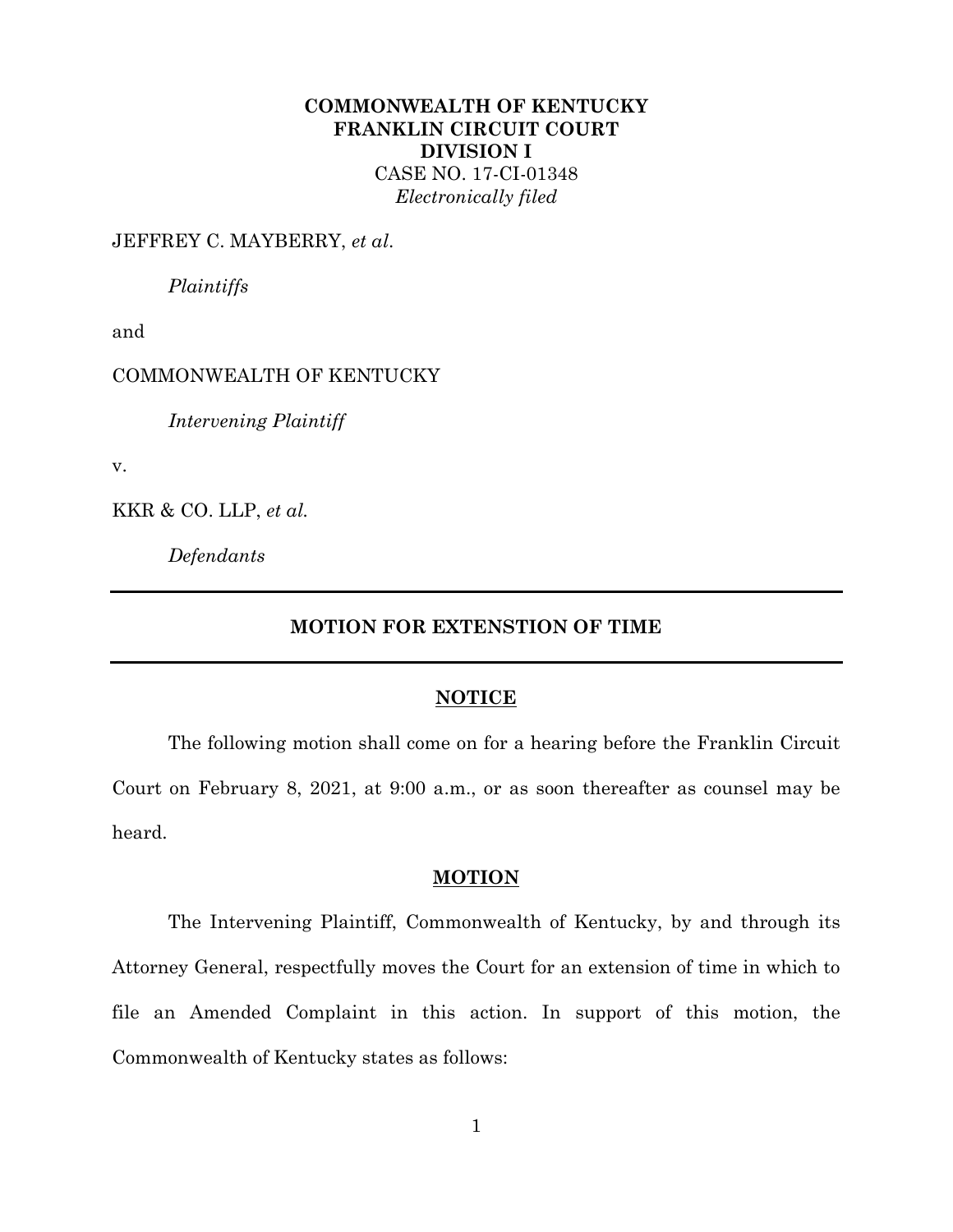By order entered January 12, 2021, the Court directed the Commonwealth of Kentucky to file its Amended Complaint in this matter by February 1, 2021. Since then, counsel for the Commonwealth have worked diligently to conform its intervening complaint in this action to the facts and law and to craft an appropriate Amended Complaint. As well, counsel have engaged in discussions with counsel for various Defendants regarding the merits of the claims, and in some cases regarding the potential resolution of the claims against them. Further, counsel for the Commonwealth have engaged in discussions with counsel for the non-party "Tier 3 Group" regarding issues raised by their proposed intervention in this action. Most importantly, however, counsel for the Commonwealth have been engaged in a review and analysis of the facts and the law underlying this action to prepare and support the Commonwealth's forthcoming Amended Complaint. That review is not yet complete.

Counsel for the Commonwealth understand as well that Kentucky Retirement Systems has entered into a contract with independent outside counsel to "investigate specific investment activities conducted by the Kentucky Retirement Systems to determine if there are any improper or illegal activities on the part of the parties involved and produce a detailed report documenting their investigation and findings."

Because of the ongoing discussions mentioned above, and because of the ongoing investigation by Kentucky Retirement Systems, the Commonwealth respectfully submits that it would be to the benefit of all parties for the Court to allow additional time for the Commonwealth to file its Amended Complaint.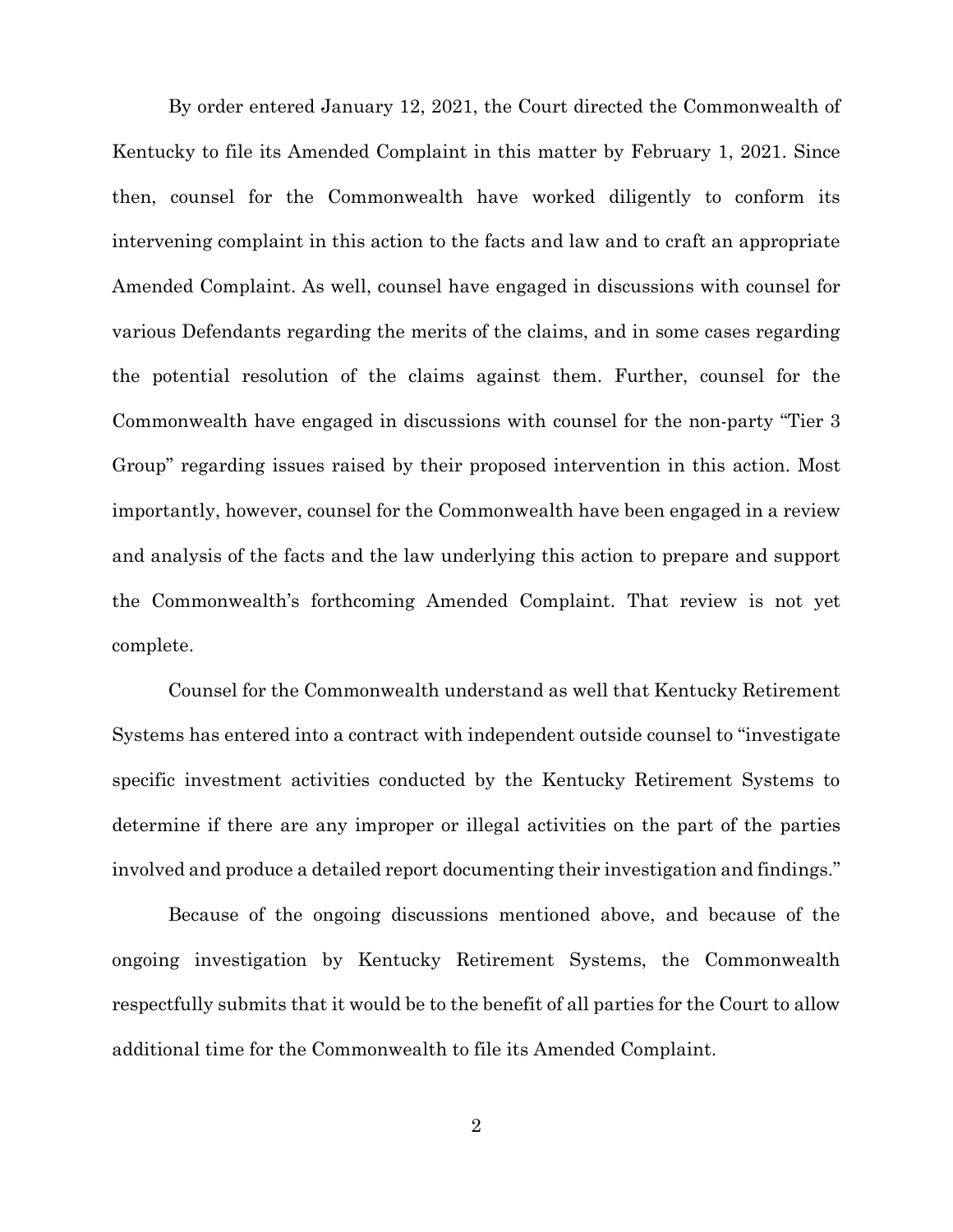Accordingly, the Commonwealth of Kentucky respectfully requests an extension of time, to and including 10 days after the Kentucky Retirement Systems makes public any part of the investigation for which it has contracted, or April 16, 2021, whichever is earlier, in which to file its Amended Complaint in this action. The Commonwealth further respectfully suggests that: (1) the "Tier 3 Group" also be given an extension to and including fourteen days after the Commonwealth files its amended complaint, or April 26, 2021, whichever is earlier, in which to file their motion to intervene in this action; and (2) the February 22, 2021 status conference be rescheduled to occur after the deadline for the "Tier 3 Group" to file their motion to intervene.

Respectfully submitted,

/s/ Aaron J. Silletto Victor B. Maddox (KY Bar No. 43095) J. Christian Lewis (KY Bar No. 87109) Justin D. Clark (KY Bar No. 89313) Steve Humphress (KY Bar No. 84880) Aaron J. Silletto (KY Bar No. 89305) Office of the Attorney General 1024 Capital Center Drive, Suite 200 Frankfort, Kentucky 40601 Phone: (502) 696-5300 victor.maddox@ky.gov christian.lewis@ky.gov justind.clark@ky.gov steve.humphress@ky.gov aaron.silletto@ky.gov *Counsel for the Commonwealth of Kentucky*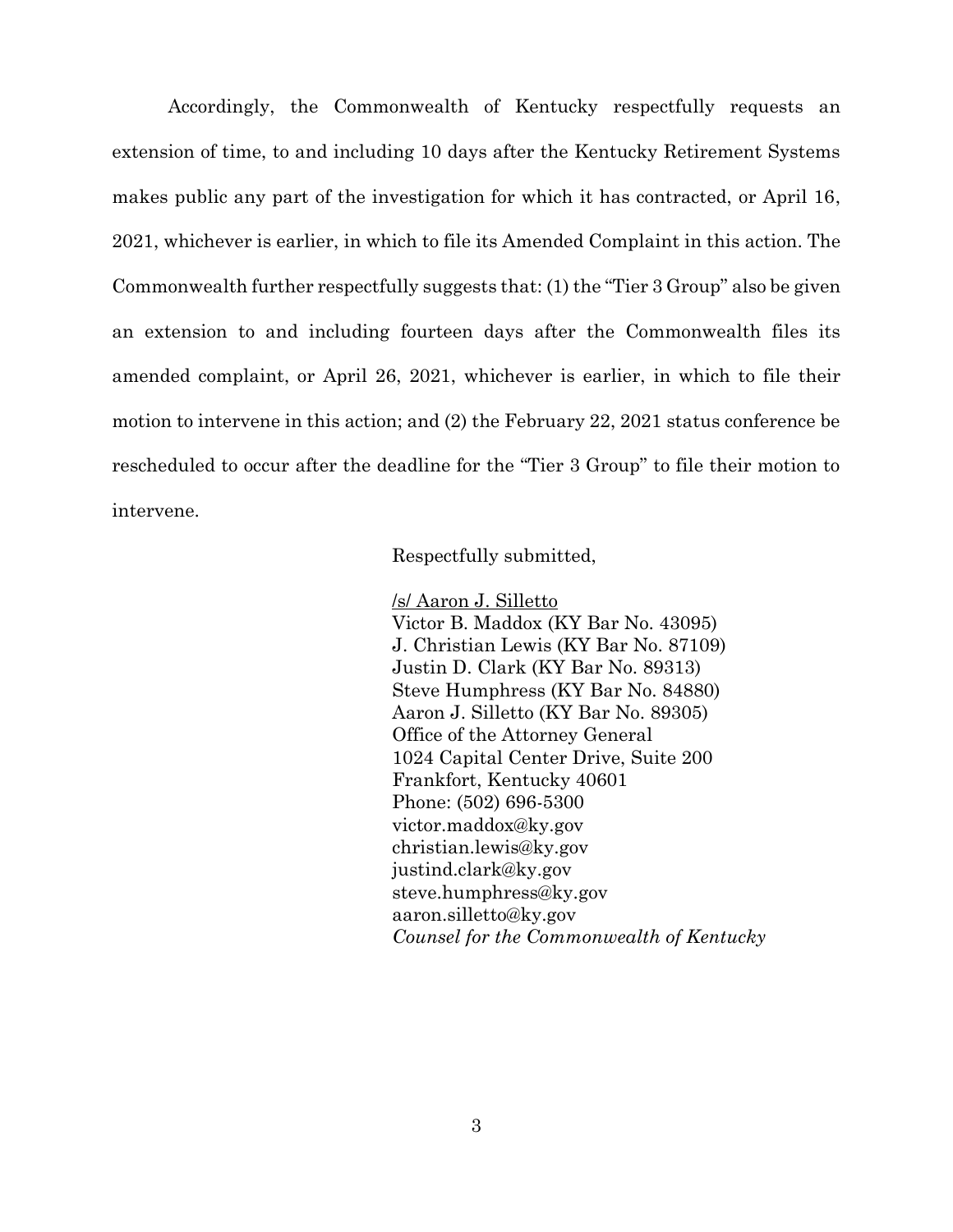#### **CERTIFICATE OF SERVICE**

I certify that on January 29, 2021, a copy of the above was filed electronically with the Court and served through the Court's electronic filing system upon the following:

Richard M. Guarnieri (rguar@truelawky.com) Philip C. Lawson (plawson@truelawky.com) True Guarnieri Ayer, LLP *Counsel for Randy Overstreet and Bobby D. Henson*

Glenn A. Cohen (gcohen@derbycitylaw.com) Lynn M. Watson (watson@derbycitylaw.com) Seiller Waterman, LLC *Counsel for William Cook*

Laurence J. Zielke (lzielke@zielkefirm.com) John H. Dwyer, Jr. (jdwyer@zielkefirm.com) Karen C. Jaracz (kjaracz@zielkefirm.com) Belinda G. Brown (belindab@zielkefirm.com) Zielke Law Firm, PLLC *Counsel for Timothy Longmeyer*

Mark Guilfoyle (mguilfoyle@dbllaw.com) Patrick Hughes (phughes@dbllaw.com) Kent Wicker (kwicker@dbllaw.com) Andrew D. Pellino (apellino@dbllaw.com) Dressman, Benzinger & Lavelle, PSC *Counsel for Thomas Elliot*

John W. Phillips (jphillips@ppoalaw.com) Susan D. Phillips (sphillips@ppoalaw.com) Sean Ragland (sragland@ppoalaw.com) Phillips Parker Orberson & Arnett, PLC *Counsel for Jennifer Elliot*

Brent L. Caldwell (bcaldwell@caldwelllawyers.com) Noel Caldwell (noelcaldwell@gmail.com) *Counsel for Vince Lang*

Michael L. Hawkins (mhawkins@mlhlawky.com) Michael L. Hawkins & Associates, PLLC *Counsel for Brent Aldridge*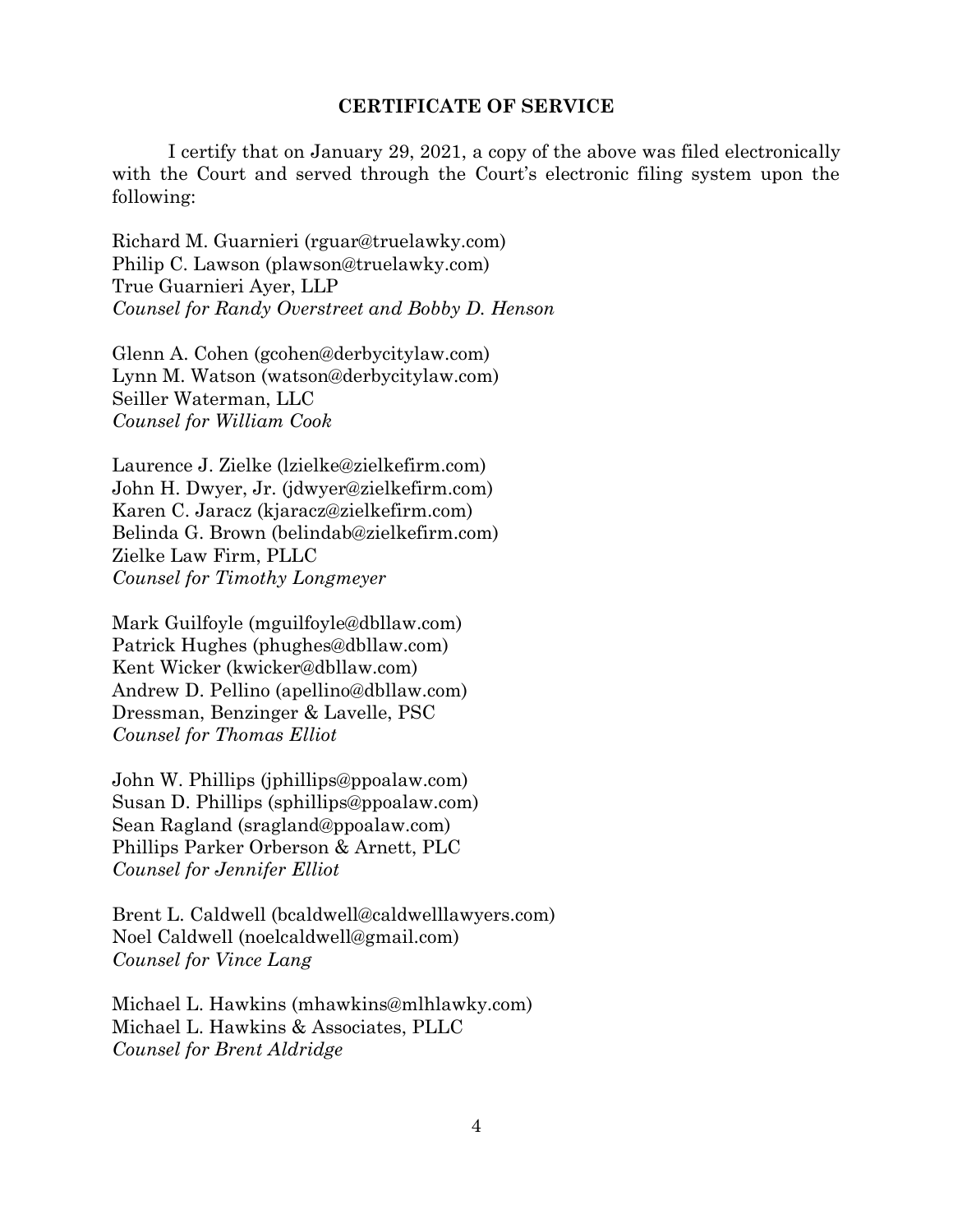Albert F. Grasch, Jr. (al.grasch@rgcmlaw.com) J. Mel Camenisch, Jr. (mel.camenisch@rgcmlaw.com) J. Wesley Harned (wes.harned@rgcmlaw.com) Rose Grasch Camenisch Mains, PLLC *Counsel for T.J. Carlson*

David J. Guarnieri (dguarnieri@mmlk.com) Jason R. Hollon (jhollon@mmlk.com) McBrayer McGinnis Leslie & Kirkland, PLLC

Kenton E. Knickmeyer (kknickmeyer@thompsoncoburn.com) Mike Bartolacci (mbartolacci@thompsoncoburn.com) Shaun Broeker (sbroeker@thompsoncoburn.com) Thompson Coburn LLP *Counsel for David Peden*

Kevin P. Fox (kfox@lgpllc.com) Stewart C. Burch (sburch@lgpllc.com) Logan Burch & Fox *Counsel for William A. Thielen*

Barbara B. Edelman (barbara.edelman@dinsmore.com) Grahmn N. Morgan (grahmn.morgan@dinsmore.com) John M. Spires (john.spires@dinsmore.com) Dinsmore & Shohl, LLP

Abigail Noebels (anoebels@susmangodfrey.com) Barry Barnett (bbarnett@susmangodfrey.com) Steven Shepard (sshepard@susmangodfrey.com) Ryan Weiss (rweiss@susmangodfrey.com) *Counsel for KKR & Co., L.P.; Henry R. Kravis; and George R. Robert*

Peter E. Kazanoff (pkazanoff@stblaw.com) Paul C. Curnin (pcurnin@stblaw.com) David Elbaum (david.elbaum@stblaw.com) Michael J. Garvey (mgarvey@stblaw.com) Sara A. Ricciardi (sricciardi@stblaw.com) Michael Carnevale (michael.carnevale@stblaw.com) Simpson Thacher & Barlett, LLP *Counsel for Prisma Capital Partners, L.P.; Pacific Alternative Asset Management Company, LLC; Girish Reddy, and Jane Buchan*

Donald J. Kelly (dkelly@wyattfirm.com) Virginia H. Snell (vsnell@wyattfirm.com)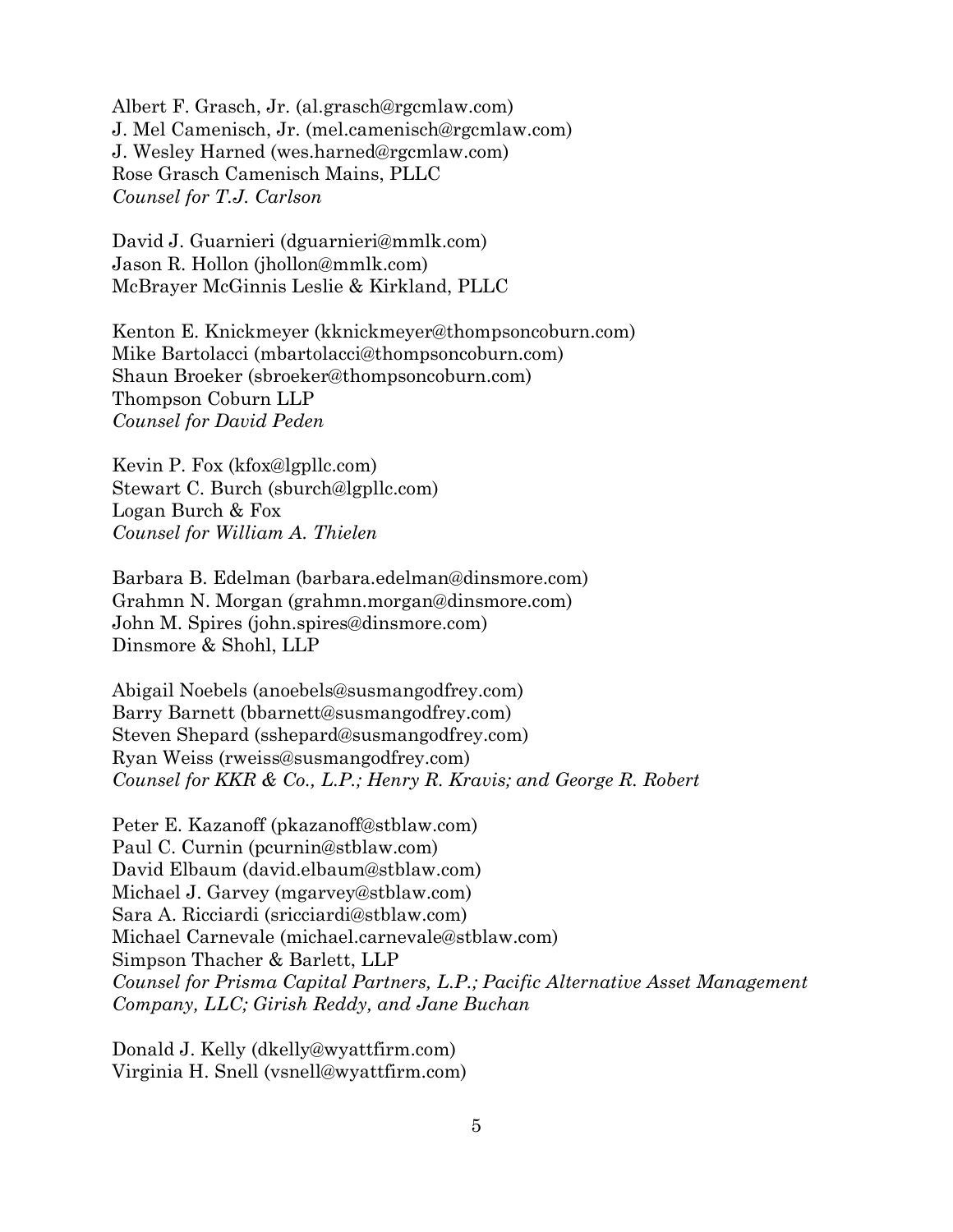Jordan M. White (jwhite@wyattfirm.com) Wyatt, Tarrant & Combs, LLP

Brad S. Karp (bkarp@paulweiss.com) Lorin L. Reisner (lreisner@paulweiss.com) Andrew J. Ehrlich (aehrlich@paulweiss.com) Brette Tannenbaum (btannenbaum@paulweiss.com) Paul, Weiss, Rifkind, Wharton & Garrison LLP *Counsel for Blackstone Group, L.P.; Blackstone Alternative Asset Management Company, L.P.; Steven A. Scharzman; and J. Tomilson Hill*

Philip Collier (pcollier@stites.com) Thad M. Barnes (tbarnes@stites.com) Jeffrey S. Moad (jmoad@stites.com) Linda Walls (lwalls@stites.com) Stites & Harbison PLLC *Counsel for R.V. Kuhns & Associates, Inc.; Rebecca A. Gratsinger; and Jim Voytk*

Margaret A. Keeley (mkeeley@wc.com) Ana C. Reyes (areyes@wc.com) Alexander Zolan (azolan@wc.com) Williams & Connolly LLP

Susan Pope (spope@fbtlaw.com) Cory Skolnick (cskolnick@fbtlaw.com) Frost Brown Todd LLC *Counsel for Ice Miller, LLP*

Charles E. English, Jr. (benglish@elpolaw.com) E. Kenly Ames (kames@elpolaw.com) English, Lucas, Priest & Owsley

Steven G. Hall (shall@bakerdonelson.com) Sarah-Nell H. Walsh (swalsh@bakerdonelson.com) Kristin S. Tucker (ktucker@bakerdonelson.com) Robert G. Brazier (rbrazier@bakerdonelson.com) Baker Donelson Bearman Caldwell & Berkowitz, PC *Counsel for Cavanaugh MacDonald Consulting, LLC; Thomas J. Cavanaugh; Todd B. Green; and Alisa Bennett*

Dustin E. Meek (dmeek@tachaulaw.com) Tachau Meek PLC *Counsel for Government Finance Officers Association of the United States and Canada*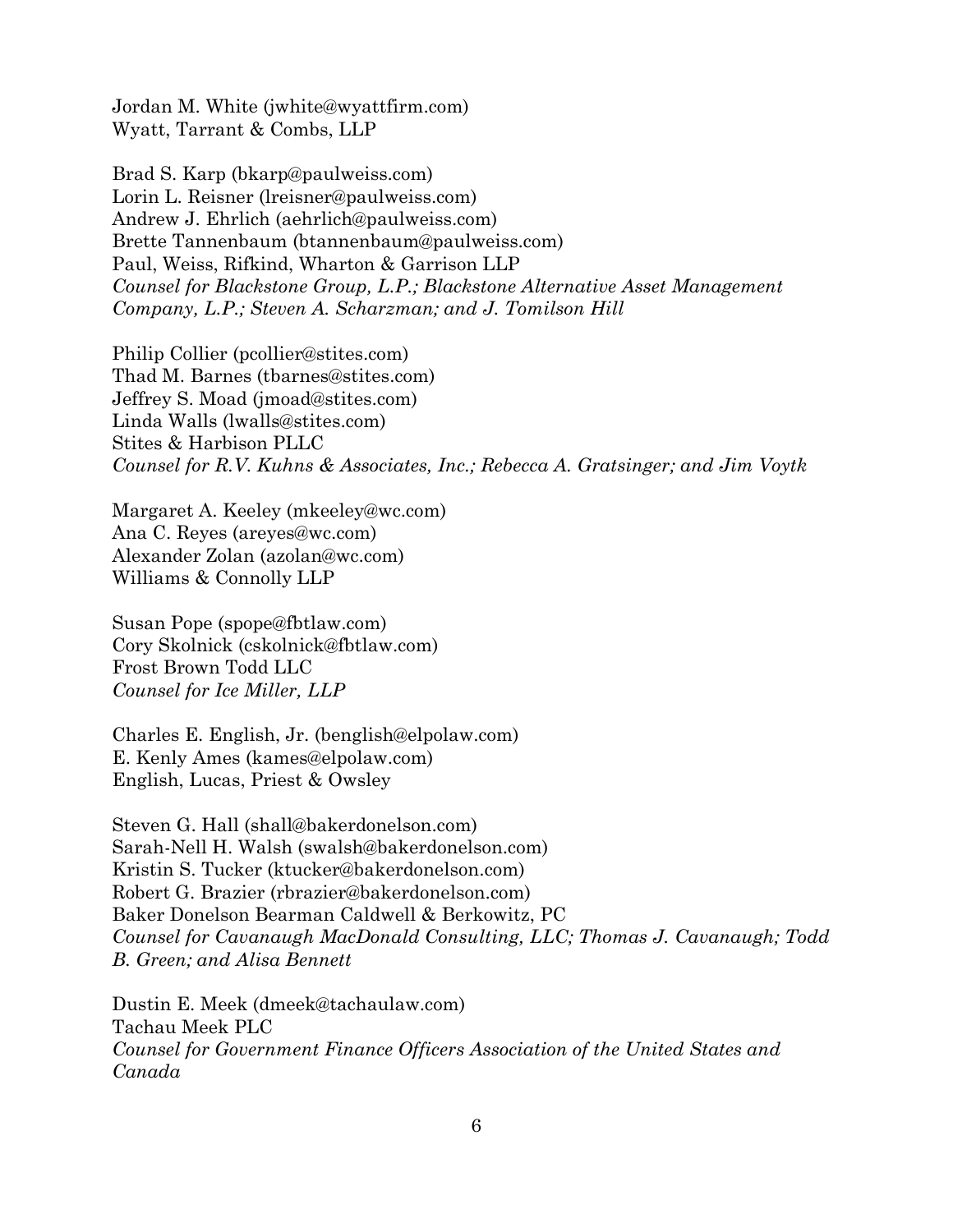Perry M. Bentley (perry.bentley@skofirm.com) Connor B. Egan (connor.egan@skofirm.com) Christopher E. Schaefer (christopher.schaefer@skofirm.com) Chadler M. Hardin (chad.hardin@skofirm.com) Paul C. Harnice (paul.harnice@skofirm.com) Sarah Jackson Bishop (sarah.bishop@skofirm.com) Matthew D. Wingate (matthew.wingate@skofirm.com) John W. Bilby (john.bilby@skofirm.com) Stoll Keenon Ogden PLLC *Counsel for Kentucky Retirement Systems*

Michelle Ciccarelli Lerach (mlerach@bottinilaw.com) James D. Baskin (jbaskin@bottinilaw.com) Francis A. Bottini, Jr. (bottini@bottinilaw.com) Albert Y. Chang (achang@bottinilaw.com) Bottini & Bottini, Inc.

Jeffrey M. Walson (jeff@walsonlcm.com) Walson Law-Consultancy-Mediation *Counsel for Plaintiffs Jeffrey C. Mayberry, Hon. Brandy O. Brown, Martha Michelle Miller, Steve Robers, and Teresa Stewart*

Anne B. Oldfather (aoldfather@oldfather.com) Oldfather Law Firm

Vanessa B. Cantley (vanessa@bccnlaw.com) Patrick E. Markey (patrick@bccnlaw.com) Bahe Cook Cantley & Nefzger, PLC

Casey L. Dobson (cdobson@scottdoug.com) S. Abraham Kuczaj, III (akuczaj@scottdoug.com) David D. Shank (dshank@scottdoug.com) Sameer Hashmi (shashmi@scottdoug.com) Paige Arnette Amstutz (pamstutz@scottdoug.com) Jane Webre (jwebre@scottdoug.com) Scott Douglass McConnico, LLP

Jonathan W. Cuneo (jonc@cuneolaw.com) Monica Miller (monica@cuneolaw.com) David Black (dblack@cuneolaw.com) Mark Dubester (mark@cuneolaw.com) Cuneo Gilbert & Laduca, LLP *Counsel for Plaintiffs Jason Lainhart, Don D. Commer, and Ben Wyman*